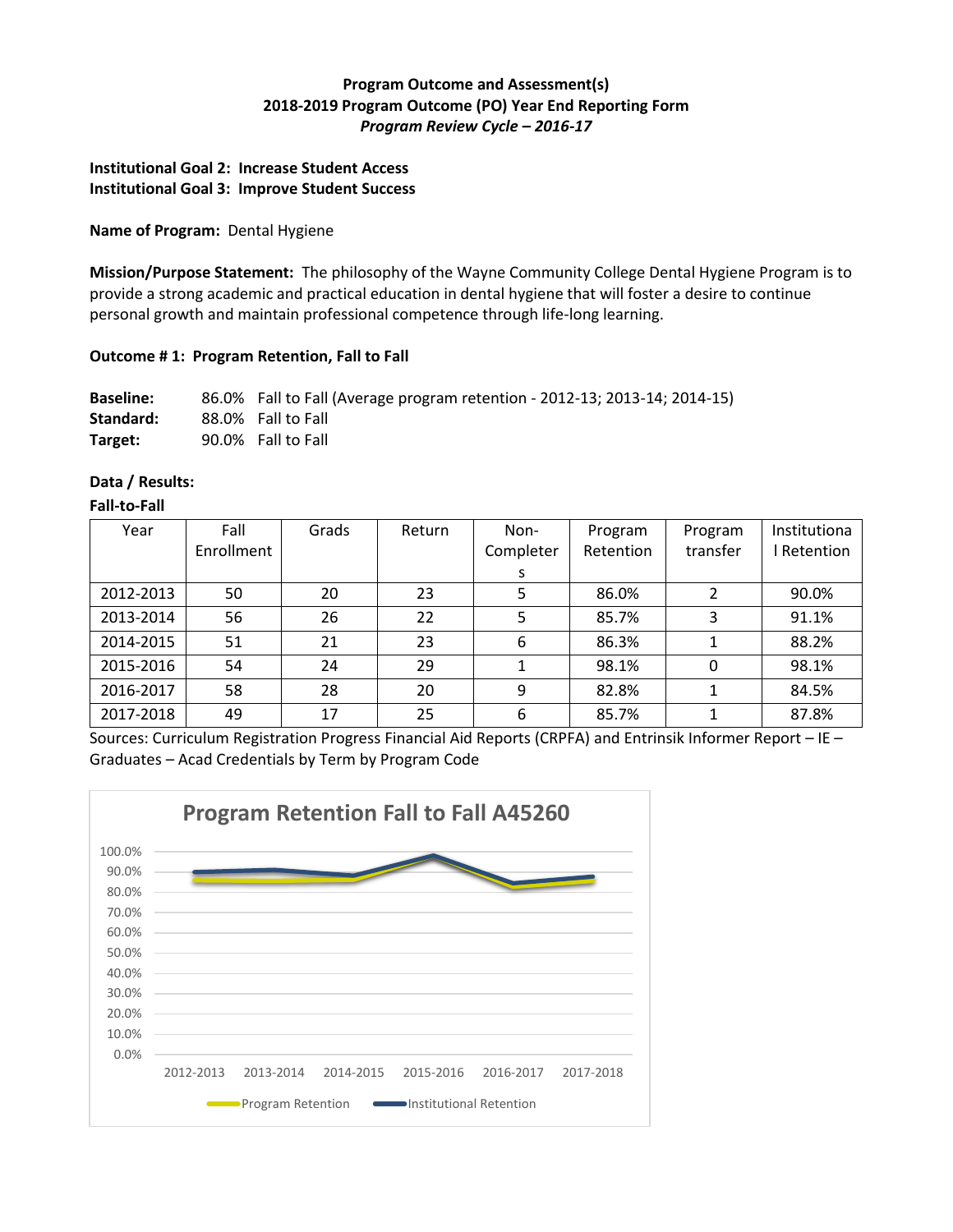#### **Departmental Stats:**

| <b>Original Cohort</b> |          |                |            |             |             |  |
|------------------------|----------|----------------|------------|-------------|-------------|--|
| <b>Cohort Years</b>    | Admitted | Non-Completers | Graduation | Completion  | Completion  |  |
|                        |          |                |            | Rate - 100% | Rate - 150% |  |
| 2012-2014              | 30       |                | 23         | 76.7%       | 80.0%       |  |
| 2013-2015              | 30       | 10             | 20         | 66.7%       | 70.0%       |  |
| 2014-2016              | 30       |                | 23         | 76.7%       | 76.7%       |  |
| 2015-2017              | 30       |                | 28         | 93.3%       |             |  |
| 2016-2018              | 29       | 13             | 16         | 55.2%       |             |  |

Sources: Curriculum Registration Progress Financial Aid Reports (CRPFA), Entrinsik Informer Report – IE – Graduates – Acad Credentials by Term by Program Code, and Entrinsik Informer Report – FC – Application Statues – Marak

| <b>Readmitted Students</b> |            |                        |                |            |  |
|----------------------------|------------|------------------------|----------------|------------|--|
| <b>Cohort Years</b>        | Readmitted | <b>Starting Cohort</b> | Non-Completers | Graduation |  |
| 2012-2014                  |            | 3 - 2011 Cohort        |                |            |  |
| 2013-2015                  |            | 2 - 2012 Cohort        |                |            |  |
| 2014-2016                  |            | 1 - 2013 Cohort        |                |            |  |
| 2015-2017                  |            |                        |                |            |  |
| 2016-2018                  |            | 1 - 2015 Cohort        |                |            |  |

Sources: Curriculum Registration Progress Financial Aid Reports (CRPFA), Entrinsik Informer Report – IE – Graduates – Acad Credentials by Term by Program Code, and Entrinsik Informer Report – FC – Application Statues – Marak

| All Students (Original & Readmitted) |          |                |            |                        |  |
|--------------------------------------|----------|----------------|------------|------------------------|--|
| <b>Cohort Years</b>                  | Admitted | Non-Completers | Graduation | <b>Graduation Rate</b> |  |
| 2012-2014                            | 33       |                | 26         | 78.8%                  |  |
| 2013-2015                            | 32       | 11             | 21         | 65.6%                  |  |
| 2014-2016                            | 31       |                | 24         | 77.4%                  |  |
| 2015-2017                            | 30       |                | 28         | 93.3%                  |  |
| 2016-2018                            | 30       | 14             | 16         | 53.3%                  |  |

Sources: Curriculum Registration Progress Financial Aid Reports (CRPFA), Entrinsik Informer Report – IE – Graduates – Acad Credentials by Term by Program Code, and Entrinsik Informer Report – FC – Application Statues – Marak

# **2018-2019 Strategies / Action Items:**

| Item# | Strategies / Action Items (Action items identified in the | <b>Results</b> (State the progress/results of |
|-------|-----------------------------------------------------------|-----------------------------------------------|
|       | 2017-18 year-end report)                                  | the action items identified based on          |
|       |                                                           | your method of assessment. Provide            |
|       |                                                           | number/percent accomplished.)                 |
|       | Department will discuss revision of the admission point   | 2019 graduate results are 73.33%              |
|       | criteria Summer 2018.                                     | (22/30) retention. Three students were        |
|       |                                                           | lost academically. One in the spring          |
|       |                                                           | semester and two in the summer                |
|       |                                                           | semester. The cohort has remained             |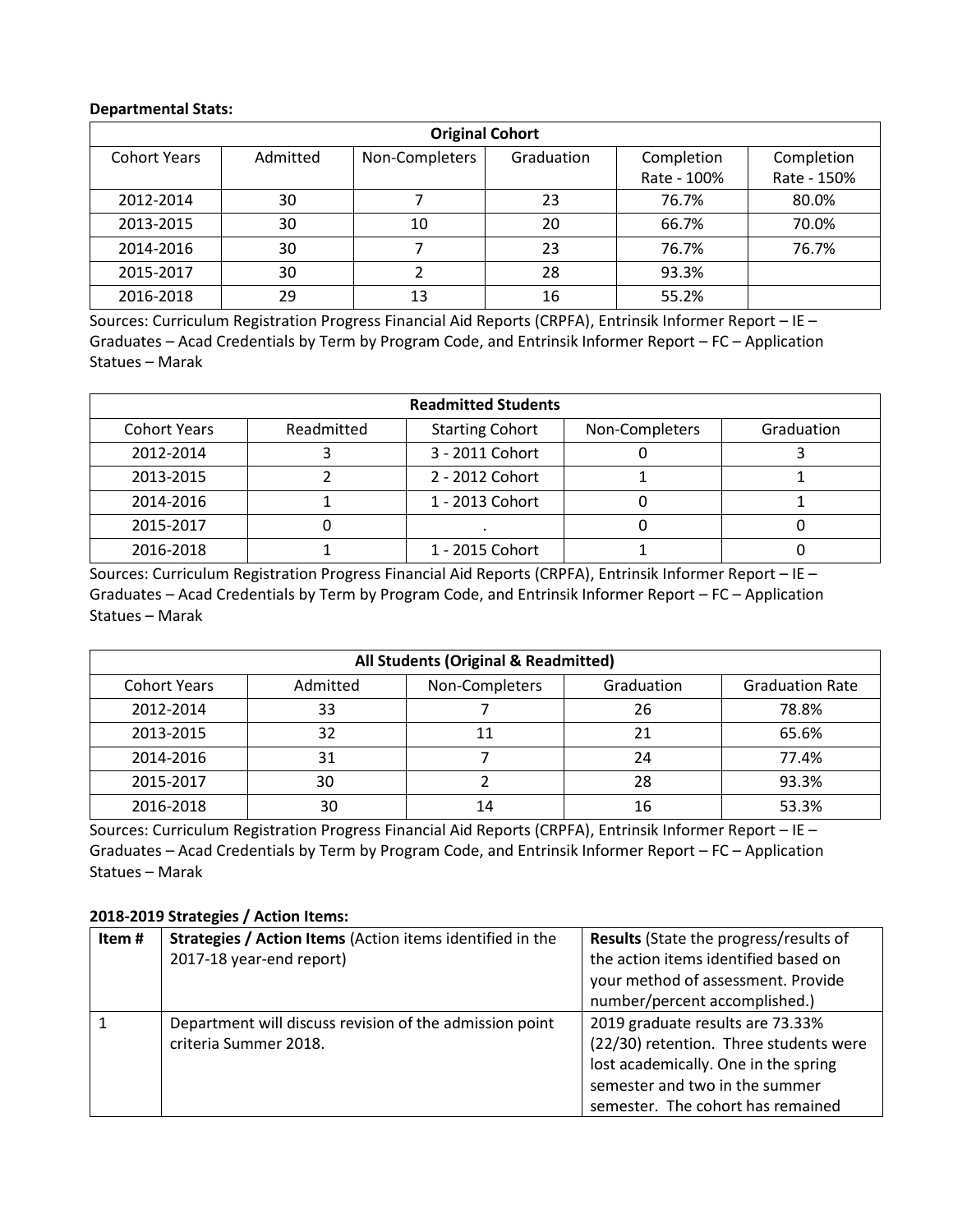|                |                                      | stable during the second year. The<br>average was 10.3 in the point tool.                                                                                                     |
|----------------|--------------------------------------|-------------------------------------------------------------------------------------------------------------------------------------------------------------------------------|
|                |                                      | The fall 2018 cohort is currently at an<br>83.9% (26/31) retention. A total of five<br>students were lost in the fall semester<br>with an 11.6 point tool average.            |
|                |                                      | It appears the point tool is allowing the<br>dental department to retain students<br>longer but we are still losing students in<br>later semesters.                           |
| $\mathfrak{p}$ | Continue to encourage peer tutoring. | Faculty continue to send students to<br>academic skills and encourage peer to<br>peer tutoring by connecting the<br>struggling student to a previously<br>successful student. |

**Provide narrative for analysis of program retention.** *(Based on the data, provide a narrative of your analysis of fall to fall retention. Indicate factors that may have affected your retention. State any changes you plan to address for next year that may affect / increase your retention.)*  Narrative

Our retention is between the baseline and the previous retention with intervention. Even though we have not met our goal we continue to improve. We will continue to monitor the point tool to see if we retain more students through better acceptance criteria.

**Provide narrative for analysis of standard/target.** *(As a result of the data analysis, indicate changes to the standard or target. Did you meet your standard/target? If you met your standard/target, what percentage would you like to increase your standard/target? Please provide an overall analysis of the results of your standard/target. Provide percentage of increase/decrease.)*  Narrative

We have not met the standard or the target, but we have seen improvement over previous numbers. Our retention improved by 3.3%. I would like to see the department make a 5% increase this year. We will continue to monitor retention and make changes.

| 2019-2020 Strategies / Action Items: (Identify new action items as a results of your review and assessment of |
|---------------------------------------------------------------------------------------------------------------|
| previous year data and action item results.)                                                                  |

| Item# | Action Items (Identify action items as a result of your<br>program outcome assessment.) | <b>Assessment of Action Items (State the</b><br>method of assessment; how you plan to<br>evaluate/assess the results of the action<br>items.) |
|-------|-----------------------------------------------------------------------------------------|-----------------------------------------------------------------------------------------------------------------------------------------------|
|       | Continue to track the point tool in relation to retention                               | Faculty and department chair will review<br>other programs admission criteria and<br>recommend changes for the fall 2019<br>admission packet. |